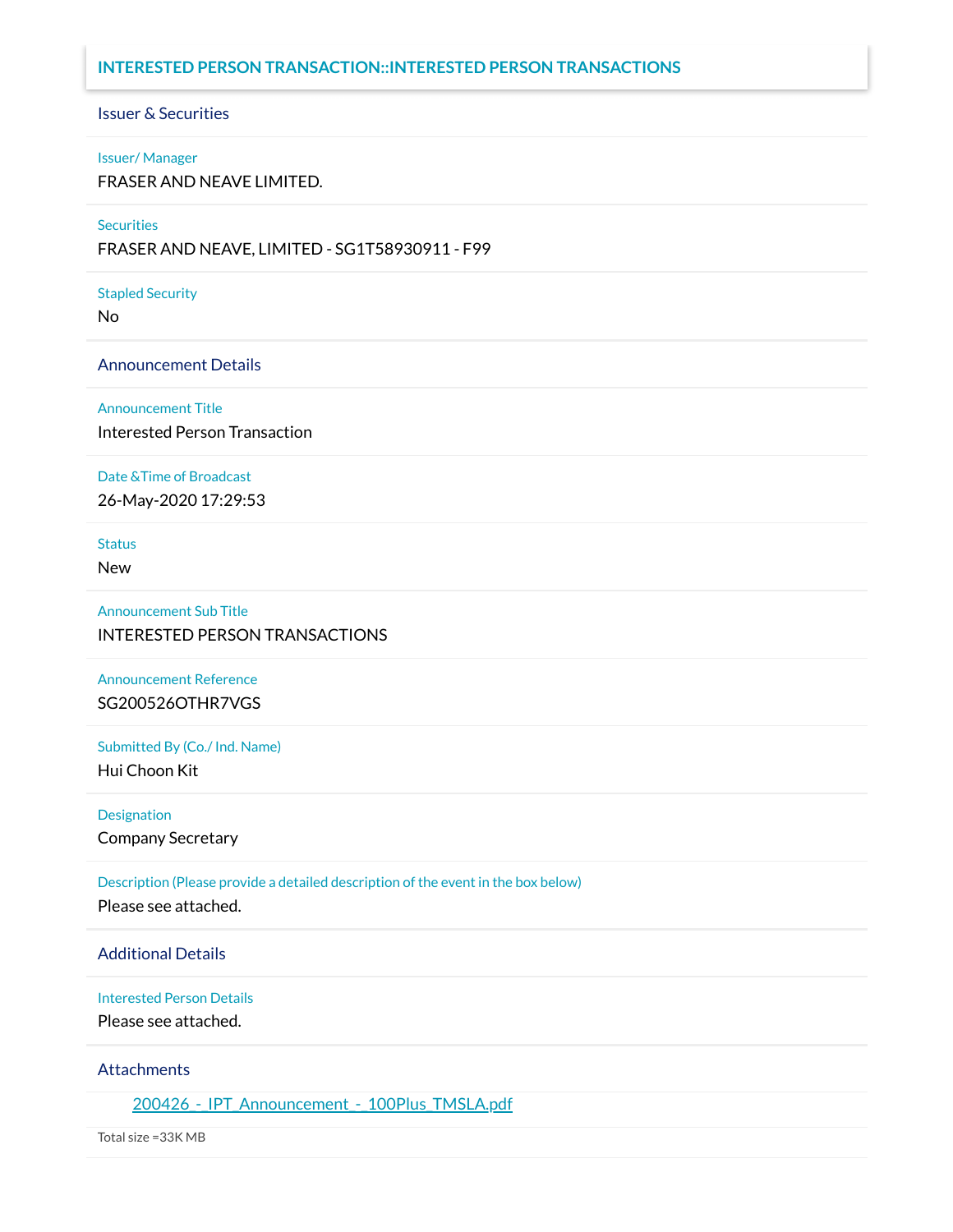

**FRASER AND NEAVE, LIMITED** (Incorporated in the Republic of Singapore)

(Company Registration Number 189800001R)

## **INTERESTED PERSON TRANSACTIONS**

The Board of Directors of Fraser and Neave, Limited (the "**Company**", and together with its subsidiaries and associated companies, the "**Group**") wishes to announce as follows:

# **1. F&NGM Agreement**

F&N Global Marketing Pte. Ltd. ("**F&NGM**"), a subsidiary of the Company, has entered into a manufacturing, distribution and trade mark sub-licensing agreement (the **"Agreement**") with Thai Drinks Co., Ltd. ("**Thai Drinks**") pursuant to which Thai Drinks will be granted the use of certain trade marks for the sole purpose of preparing, packing, manufacturing, marketing, distributing and selling stipulated non-alcoholic beverage products in Thailand. The Agreement has been entered into pursuant to, and in accordance with the shareholders' mandate for interested persons transactions approved on 29 January 2020 (the "**IPT Mandate**").

# **2. Advertising and Promotion Support**

- 2.1 In connection with the Agreement, Thai Drinks has an obligation to develop the market for stipulated non-alcoholic beverage products in Thailand and F&NGM has agreed to provide marketing support for advertising, marketing and/or promotional activities in respect of the stipulated products in Thailand ("**A&P Support**"). The annual budget for A&P Support will be approved by F&NGM in accordance with the terms of the Agreement and the current estimate for such A&P Support to be provided by F&NGM to Thai Drinks is S\$2,200,000 for the duration of the Agreement effective 1 April 2020 and expiring on 30 September 2025.
- 2.2 The provision of A&P Support by F&NGM is in furtherance of the distribution and manufacture of the stipulated non-alcoholic beverage products in Thailand under the Agreement.

### **3. Details of IPTs with Same Interested Person**

- 3.1 Thai Drinks is a subsidiary of Thai Beverage Public Company Limited ("**Thai Bev**"). Thai Bev and Thai Drinks are associates of Mr Charoen Sirivadhanabhakdi and Khunying Wanna Sirivadhanabhakdi, both of whom are Directors and controlling shareholders of the Company. Accordingly, the provision of A&P Support by F&NGM would constitute an interested person transaction for the purposes of Chapter 9 of the Listing Manual of the Singapore Exchange Securities Trading Limited (the "**Listing Manual**").
- 3.2 For the purposes of Rule 905(2) of the Listing Manual, the companies and entities which are controlled by Mr Sirivadhanabhakdi and Khunying Wanna (including Thai Bev and Thai Drinks) (collectively, the "**Interested Persons**", and each an "**Interested Person**") are treated as the same Interested Person and transactions entered into between the Group and such Interested Persons during the same financial year are aggregated in determining whether the designated financial thresholds under Rule 905(2) of the Listing Manual are triggered.